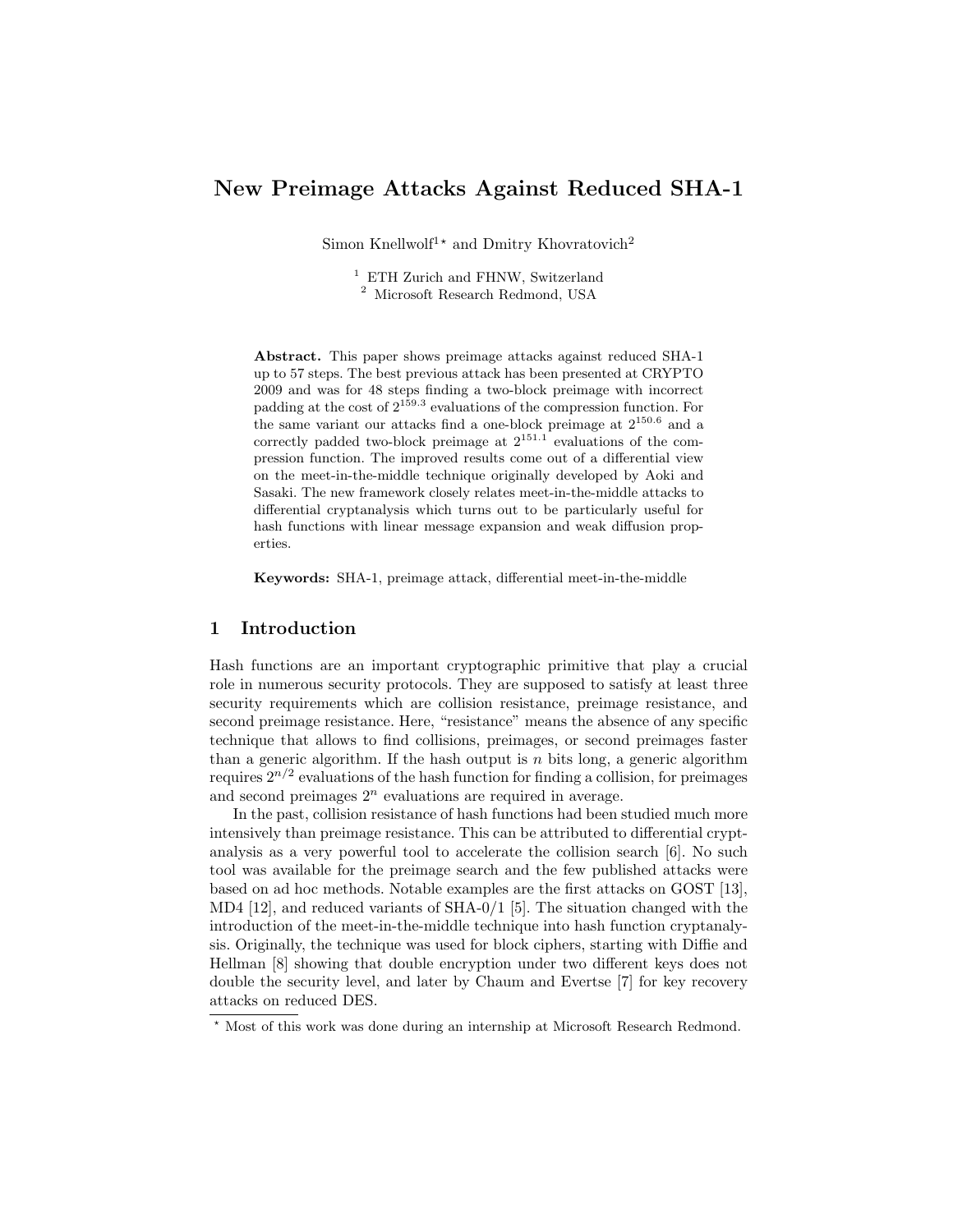Only recently, Aoki and Sasaki translated the approach to the hash function context. In a series of papers they developed and refined a framework that resulted in the first preimage attack on MD5 and the best results on reduced variants of SHA-1, the SHA-2 family, and similar hash functions [1–3, 16–19]. Guo, Ling, Rechberger, and Wang [9] obtained improved results on MD4, SHA-2, and Tiger. A notable technical contribution has been made by Khovratovich, Rechberger, and Savelieva [10] with the formalization of the initial structure technique in terms of complete bipartite graphs (bicliques). The derived algorithms enhance meet-in-the-middle attacks using tools from differential cryptanalysis. Applications include key recovery attacks on AES [4] and preimage attacks on reduced variants of the SHA-3 finalist Skein and members of the SHA-2 family [10].

Most of the existing meet-in-the-middle framework has been developed for preimage attacks against hash functions with permutation based message expansions such as MD5. Even though the techniques have been generalized, notably in [3] to the linear message expansion of SHA-1, the original terminology did not translate suitably to these algorithms.

Technical Contribution of this Work. We carry on the simple and elegant differential view suggested by bicliques to other techniques such as partial matching, indirect partial matching, partial fixing, and probabilistic matching. Indeed, these techniques become quite natural from a differential perspective. Finding the attack parameters reveals to be equivalent to finding two sets of suitable related-key differentials. Finding high probability differentials is a well studied problem from collision attacks and insights can be reused. Two algorithms are proposed to find suitable attack parameters. They facilitate a systematic security evaluation while previous meet-in-the-middle attacks seem to heavily rely on elaborated by hand analysis and intuition. The framework applies particularly well to hash functions with linear message expansion, which is demonstrated by various new attacks against reduced variants of SHA-1.

SHA-1 and Improved Results. The SHA-1 hash function was specified in 1995 by the U.S. National Security Agency as a successor of SHA-0. No weakness has been found in the full SHA-1 until 2005, when Wang, Yin, and Yu presented astonishing collision attacks [21]. These attacks let the U.S. National Institute of Standards and Technology recommend the use of SHA-2 instead of SHA-1. However, SHA-1 is still widely used in practice and it is still believed preimage and second preimage resistant. De Cannière and Rechberger [5] presented the first dedicated preimage attack on reduced SHA-1. They could break 44 steps with a complexity of  $2^{157}$  compression function evaluations using an approach that could not be extended so far. Aoki and Sasaki [3] presented an attack on 48 steps with a complexity of  $2^{159.3}$  using the meet-in-the-middle technique, but their attack only finds messages without padding. Finding a correct padding makes the analysis more complicated and typically leads to higher attack complexities or to unpractically long messages. No progress has been made since 2009. Our results improve the existing results in several directions: variants with more steps can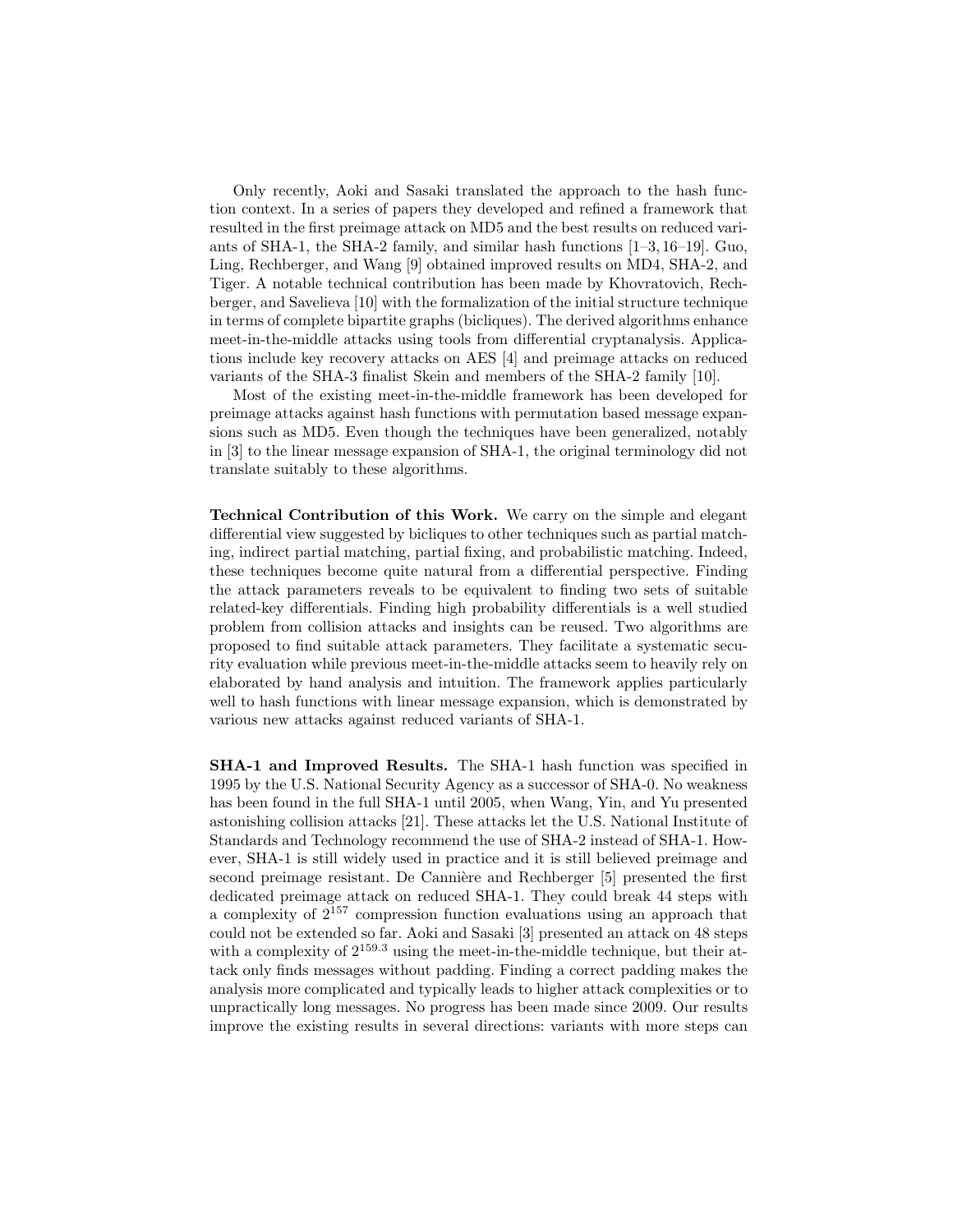be attacked, significantly lower complexities are obtained for previously attacked variants, and correctly padded (short!) messages can be computed. The results are summarized in Table 1 and illustrated in Fig. 4 at the end of the paper.

| <b>Steps</b> | Complexity  | $# \, \text{Blocks}$ | Reference                    | Remark                      |
|--------------|-------------|----------------------|------------------------------|-----------------------------|
| 44           | $2^{157.0}$ |                      | [5]                          |                             |
| 48           | $2^{156.9}$ |                      | $\left\lceil 3 \right\rceil$ | pseudo-preimage, no padding |
| 48           | $2^{159.3}$ | $\overline{2}$       | [3]                          | no padding                  |
| 44           | $2^{146.2}$ |                      | Section 3.2                  | no padding                  |
| 48           | $2^{150.6}$ |                      | "                            | "                           |
| 56           | $2^{157.9}$ |                      | "                            | , 2                         |
| 57           | $2^{158.7}$ |                      | "                            | , ,                         |
| 48           | $2^{149.2}$ |                      | Section 3.3                  | pseudo-preimage             |
| 59           | $2^{156.8}$ |                      | "                            | "                           |
| 60           | $2^{157.5}$ |                      | "                            | , ,                         |
| 48           | $2^{151.1}$ | $\overline{2}$       | Section 3.4                  |                             |
| 56           | $2^{158.1}$ | $\mathfrak{D}$       | "                            |                             |
| 57           | $2^{158.8}$ | 2                    | ,,                           |                             |

Table 1. Preimage attacks against reduced SHA-1. If not stated otherwise, proper preimages with a correct padding are computed.

Organization. Section 2 describes the new differential perspective on the meetin-the-middle attack. Section 3 applies the framework to SHA-1 leading to various improved results. Section 4 briefly discusses a slight optimization of the generic brute-force search which can serve as a minimal benchmark for actual attacks. Section 5 summarizes and concludes the paper.

# 2 Meet-in-the-Middle: A Differential Framework

The compression function of SHA-1 and other dedicated hash functions can be seen as a block cipher used in Davies-Meyer mode, albeit with unusual key and block length. Let  $F: \{0,1\}^n \times \{0,1\}^n \to \{0,1\}^n$  be a block cipher with block length n and key length  $\kappa$ . Finding a preimage for an n-bit target value H is the problem of finding M such that  $H = F(M, IV) + IV$ , where IV is an initial vector. In the following,  $P = IV$  and  $C = H - IV$ . Then, finding a preimage is equivalent to finding a right key for the plaintext/ciphertext pair  $(P, C)$ . A generic algorithm tests  $2^n$  random messages such that one preimage is expected to be found  $(\kappa > n$  is assumed).

#### 2.1 Differential View on the Meet-in-the-Middle Technique

We now describe our new interpretation of the meet-in-the-middle technique. First, F is divided into two parts,  $F = F_2 \circ F_1$ . Then, from a differential point of view, the attacker tries to find two linear spaces  $D_1, D_2 \subset \{0,1\}^{\kappa}$  as follows: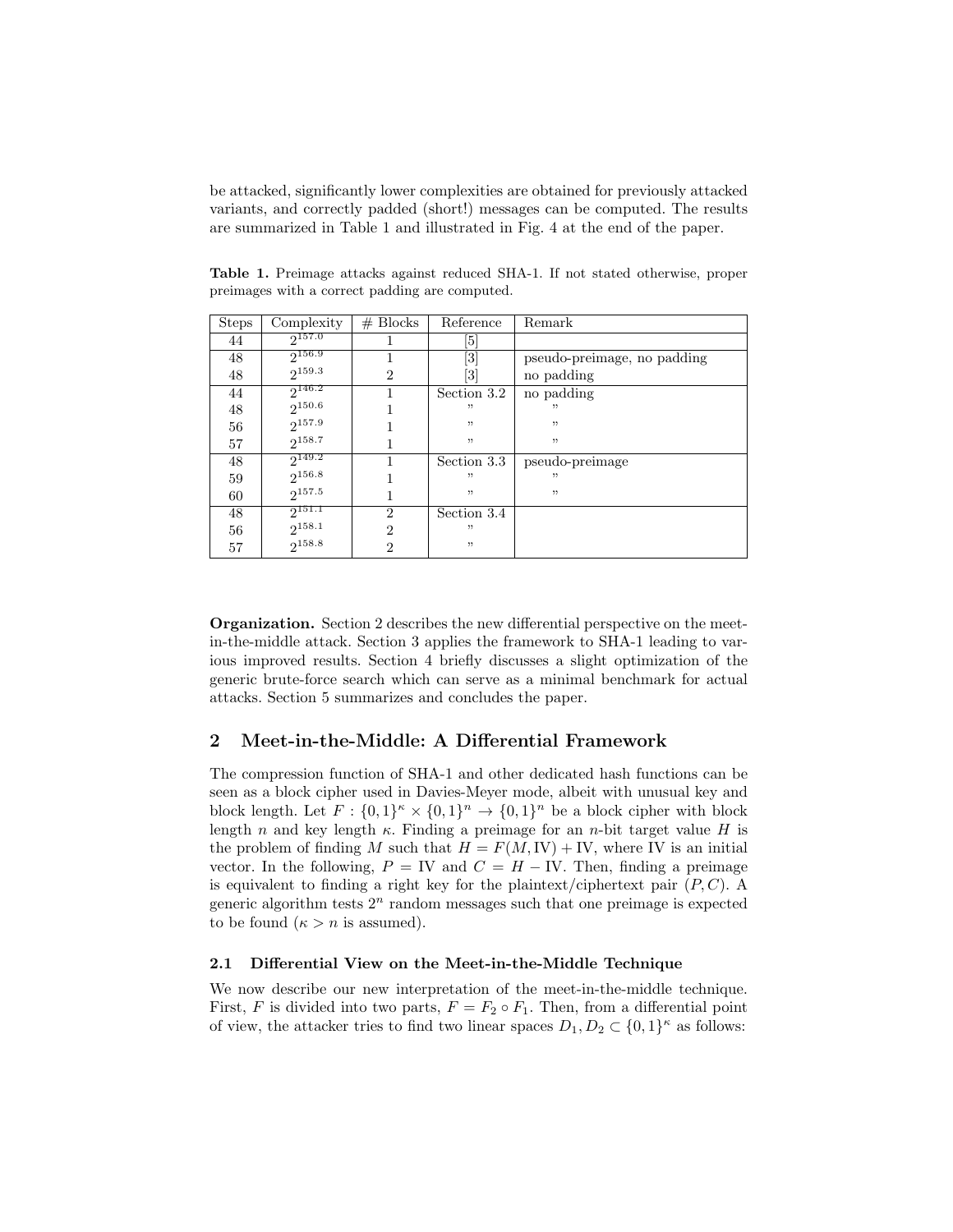- $D_1 \cap D_2 = \{0\}.$
- $-$  For each  $δ₁ ∈ D₁$  there is a  $Δ₁ ∈ {0, 1}^n$  such that

$$
\Pr[\Delta_1 = F_1(M, P) \oplus F_1(M \oplus \delta_1, P)] = 1 \tag{1}
$$

for uniformly chosen M, that is,  $(\delta_1, 0) \rightarrow \Delta_1$  is a related-key differential for  $F_1$  with probability 1.

 $-$  For each  $δ<sub>2</sub> ∈ D<sub>2</sub>$  there is a  $Δ<sub>2</sub> ∈ {0, 1}<sup>n</sup>$  such that

$$
\Pr[\Delta_2 = F_2^{-1}(M, C) \oplus F_2^{-1}(M \oplus \delta_2, C)] = 1 \tag{2}
$$

for uniformly chosen M, that is,  $(\delta_2, 0) \rightarrow \Delta_2$  is a related-key differential for  $F_2^{-1}$  with probability 1.

The first condition makes sure that the search space can be partitioned into affine sets of the form  $M \oplus D_1 \oplus D_2$ . If  $D_1$  and  $D_2$  both have dimension d these sets contain  $2^{2d}$  different messages. Each such set can be searched for a preimage by computing  $2^d$  times  $F_1$  and  $2^d$  times  $F_2^{-1}$  using Algorithm 1. The algorithm computes two lists  $L_1$  and  $L_2$ . A match between the two lists identifies a preimage. The case  $d = 1$  is illustrated by Fig. 1.

The second and the third condition make sure that the algorithm always answers correctly. Using (1) and (2) it follows that  $L_1[\delta_2] = L_2[\delta_1]$  (in the last loop of Algorithm 1) is equivalent to  $F_1(M \oplus \delta_1 \oplus \delta_2, P) = F_2^{-1}(M \oplus \delta_1 \oplus \delta_2, C)$ , which is true if and only if  $M \oplus \delta_1 \oplus \delta_2$  is a preimage.

### Algorithm 1 Testing  $M \oplus D_1 \oplus D_2$  for a preimage

**Input:**  $D_1, D_2 \subset \{0, 1\}^{\kappa}, M \in \{0, 1\}^{\kappa}$ **Output:** A preimage if one is contained in  $M \oplus D_1 \oplus D_2$ . for all  $\delta_2 \in D_2$  do Compute  $L_1[\delta_2] = F_1(M \oplus \delta_2, P) \oplus \Delta_2$ . end for for all  $\delta_1 \in D_1$  do Compute  $L_2[\delta_1] = F_2^{-1}(M \oplus \delta_1, C) \oplus \Delta_1$ . end for for all  $(\delta_1, \delta_2) \in D_1 \times D_2$  do if  $L_1[\delta_2] = L_2[\delta_1]$  then return  $M \oplus \delta_1 \oplus \delta_2$ end if end for return No preimage in  $M \oplus D_1 \oplus D_2$ 

**Complexity Analysis.** Algorithm 1 has to be repeated  $2^{n-2d}$  times in order to test  $2^n$  messages. If we denote by  $\Gamma_1$  and  $\Gamma_2$  the cost of one evaluation of  $F_1$  and  $F_2$ , respectively, this results in a total complexity of  $2^{n-2d}(2^d\Gamma_1+2^d\Gamma_2)=2^{n-d}\Gamma$ ,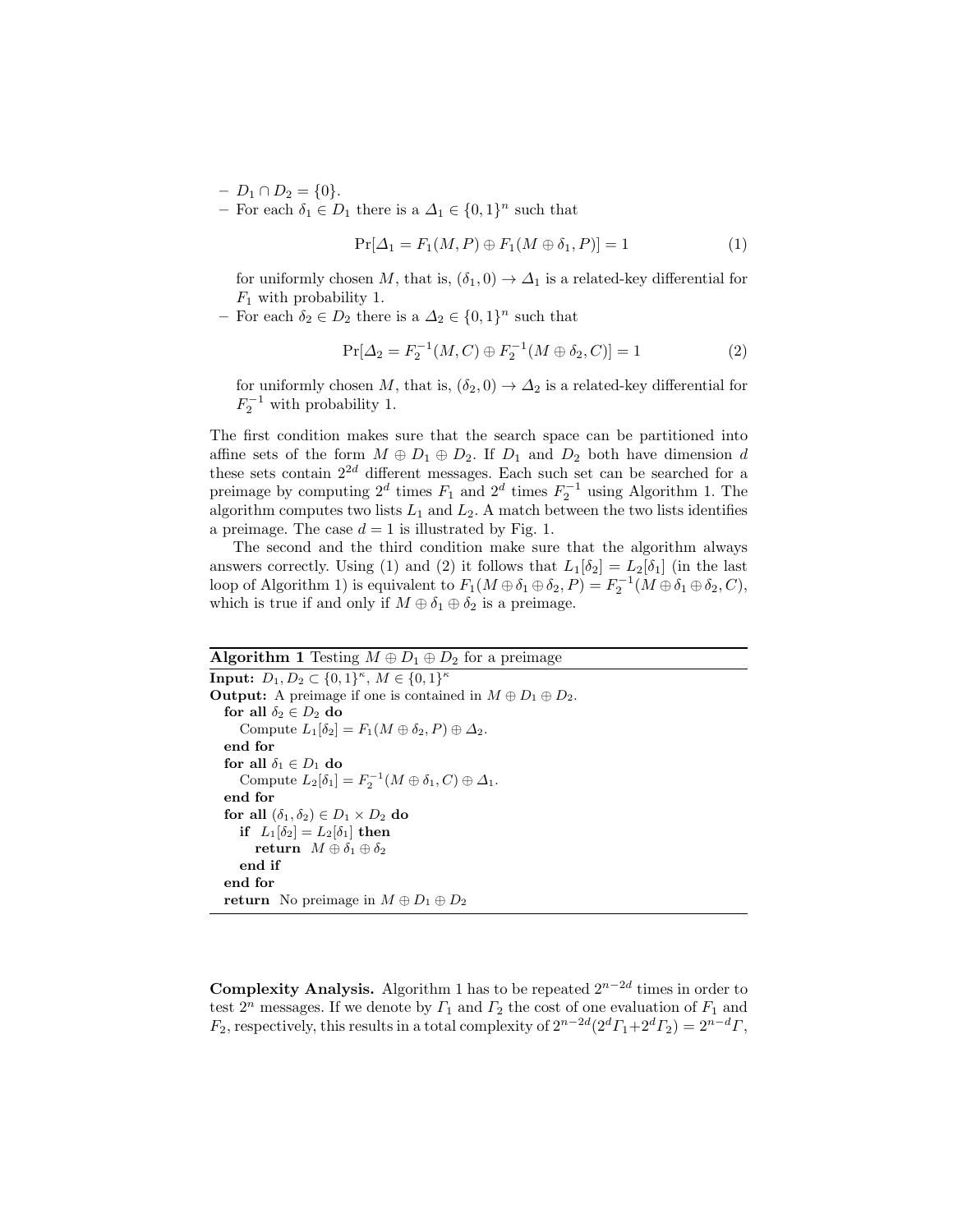

Fig. 1. Illustration of the meet-in-the-middle attack: A match between the lists  $L_1$  and  $L_2$  identifies a preimage. Here, the  $D_1$  and  $D_2$  only have dimension 1 which allows to test four messages at the cost of two. In general,  $2^{2d}$  messages are tested at the cost of  $2^d$ , where d is the dimension of  $D_1$  and  $D_2$ .

where  $\Gamma$  is the cost of  $F$ . Depending on the implementation, memory is required to store the list  $L_1$  and/or  $L_2$ . Both lists have length  $2^d$  and entries of about  $n + d$  bits.

Remark. Using non-zero output differences  $\Delta_1$  and  $\Delta_2$  corresponds to the idea of indirect matching, introduced in [1], which is a rather advanced matching technique in the Aoki-Sasaki framework. From a differential point of view it appears quite natural.

#### 2.2 Using Probabilistic and Truncated Differentials

Advanced matching techniques such as partial matching [2], indirect partial matching  $[1]$ , partial fixing  $[1]$ , and variants of probabilistic matching  $[10, 20]$ have a straightforward interpretation in terms of differentials. The conditions on the related-key differentials  $(\delta_i, 0) \to \Delta_i$  are relaxed. Instead of differentials with probability 1 on the full state, probabilistic differentials with truncated output differences can be considered. Truncated differentials go back to Knudsen [11].

For a truncation mask  $T \in \{0,1\}^n$  we denote by  $=_T$  equality on those bits of T which are 1, that is,  $A =_T B$  if and only if  $A \wedge T = B \wedge T$ , where  $\wedge$  is denotes bitwise AND. Instead of (1) and (2), the following probabilities should be high (but can be smaller than 1):

$$
p_1 = \Pr[\Delta_1 =_T F_1(M, P) \oplus F_1(M \oplus \delta_1, P)],\tag{3}
$$

$$
p_2 = \Pr[\Delta_2 = T F_2^{-1}(M, C) \oplus F_2^{-1}(M \oplus \delta_2, C)].
$$
\n(4)

The only thing that has to be changed in Algorithm 1 is in the last loop, where  $=$  has to be replaced with  $=\tau$ . However, the answer of the algorithm is not always correct when using probabilistic and/or truncated differentials which has consequences on the complexity of the attack.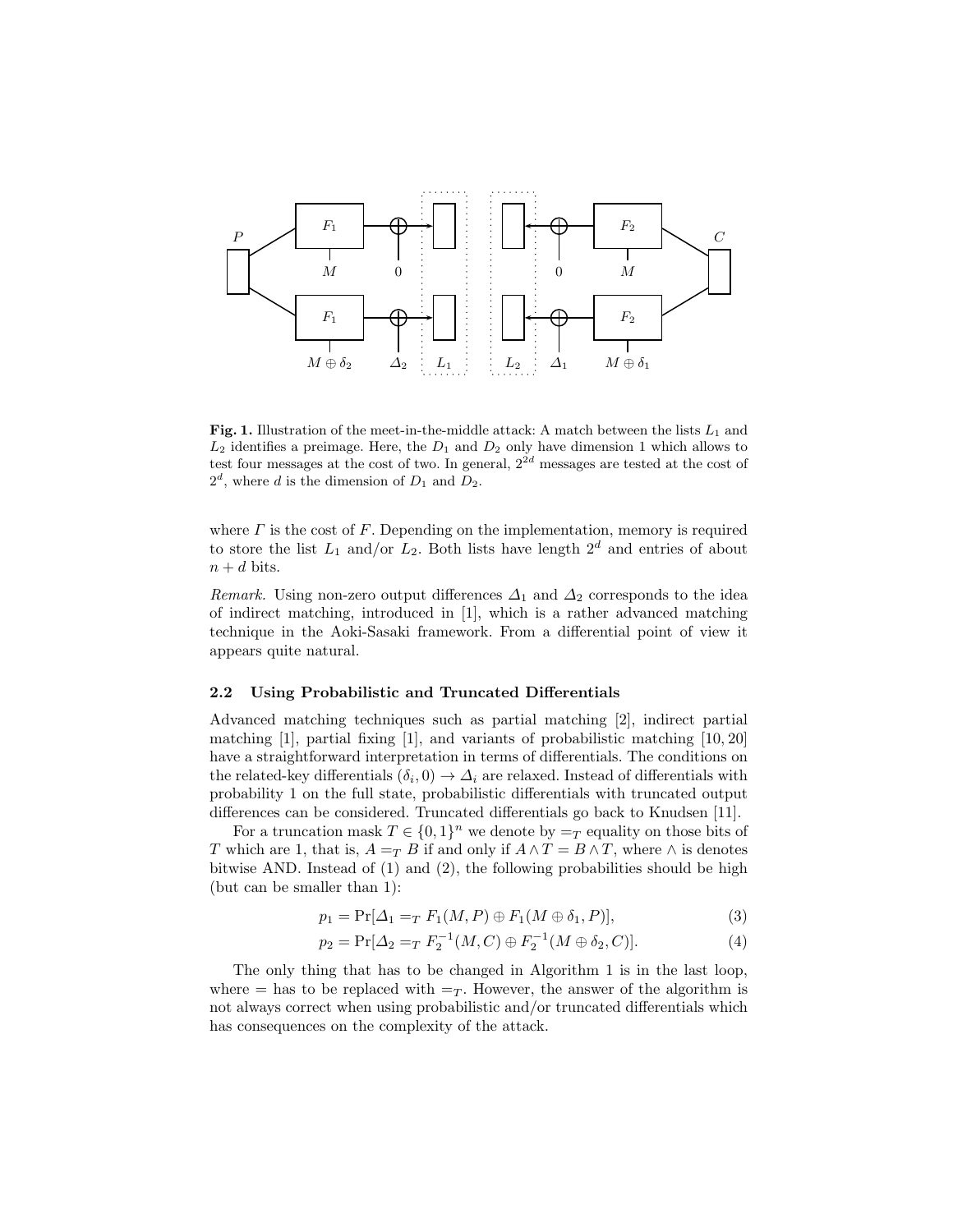**Complexity Analysis.** Testing a message  $M \oplus \delta_1 \oplus \delta_2$  by the modified variant of Algorithm 1 is best formulated as a hypothesis test with null hypothesis

$$
H_0: M \oplus \delta_1 \oplus \delta_2
$$
 is a preimage.

 $H_0$  is rejected if  $F_1(M \oplus \delta_2, P) \oplus \Delta_2 \neq_T F_2^{-1}(M \oplus \delta_1, C) \oplus \Delta_1$ .  $H_0$  is falsely rejected with probability  $\alpha = 1 - p_1 p_2$  (type I error probability). On the other hand, if  $H_0$  is false, we fail to reject it with probability  $\beta = 1/r$  (type II error probability), where  $r$  is the Hamming weight of  $T$ . As a consequence, returned messages are only candidate preimages which have to be retested and the total number of tested messages has to be increased. If  $\bar{\alpha}$  is the average type I error probability over all  $(\delta_1, \delta_2) \in D_1 \times D_2$ ,  $2^n/(1 - \overline{\alpha})$  messages have to be tested in order to compensate a fraction of  $\overline{\alpha}$  preimages that is falsely rejected. This results in a total complexity of

$$
(2^{n-d}\Gamma+2^{n-r}\Gamma_{re})/(1-\overline{\alpha}),
$$

where  $\Gamma_{re}$  is the cost of retesting a candidate preimage.

#### 2.3 Splice and Cut

The splice and cut technique has been first used in [2]. The idea is to start the computations at an intermediate state, connecting the last and the first step via the feed-forward of the Davies-Meyer mode. The technique is fully compatible with our differential framework. Formally, the computation of  $F$  is cut into  $F = F_2 \circ F_1$  and, for a given target value H, a new function  $F'$  is defined by  $F'(M, V) = F_1(M, H - F_2(M, V))$ . Then, the meet-in-the-middle technique is used to find M such that  $F'(M, V) = V$  for some V. This is equivalent to  $F(M, H - F_2(M, V)) + H - F_2(M, V) = H$ , that is, M is a pseudo-preimage. Typically, the pseudo-preimage attack is then generically transformed into a preimage attack as described in [14, Fact 9.99].

#### 2.4 Bicliques

In [19] the initial structure technique has been introduced as an extension to splice and cut. In [10], the technique is formalized in terms of bicliques. The idea is to start the computations not from a single state, but from a precomputed structure of states that covers several rounds. Formally, the computation of F is divided into three parts,  $F = F_3 \circ F_2 \circ F_1$ , and bicliques are constructed for one of them, say for  $F_3$ . A biclique for  $F_3$  is a tuple  $\{M, D_1, D_2, Q_1, Q_2\}$  where M is a message, the  $D_i$  are linear difference spaces of dimension d, and the  $Q_i$ are lists of  $2^d$  states  $Q_i[\delta]$ , for  $\delta \in D_i$ , such that for all  $(\delta_1, \delta_2) \in D_1 \times D_2$ :  $Q_2[\delta_2] = F_3(M \oplus \delta_1 \oplus \delta_2, Q_1[\delta_1])$ . With such a biclique, the set  $M \oplus D_1 \oplus D_2$  can be searched for candidate pseudo-preimages by testing  $F_1(M \oplus \delta_2, H - Q_2[\delta_2]) \oplus$  $\Delta_2 = T \ F_2^{-1}(M \oplus \delta_1, Q_1[\delta_1]) \oplus \Delta_1$ . This requires only  $2^d$  computations of  $F_1$ and  $2^d$  computations of  $F_2$ . If the amortized cost of constructing many bicliques is negligible, the number of attacked rounds is increased by the rounds of  $F_3$ without actually increasing the total complexity of the attack.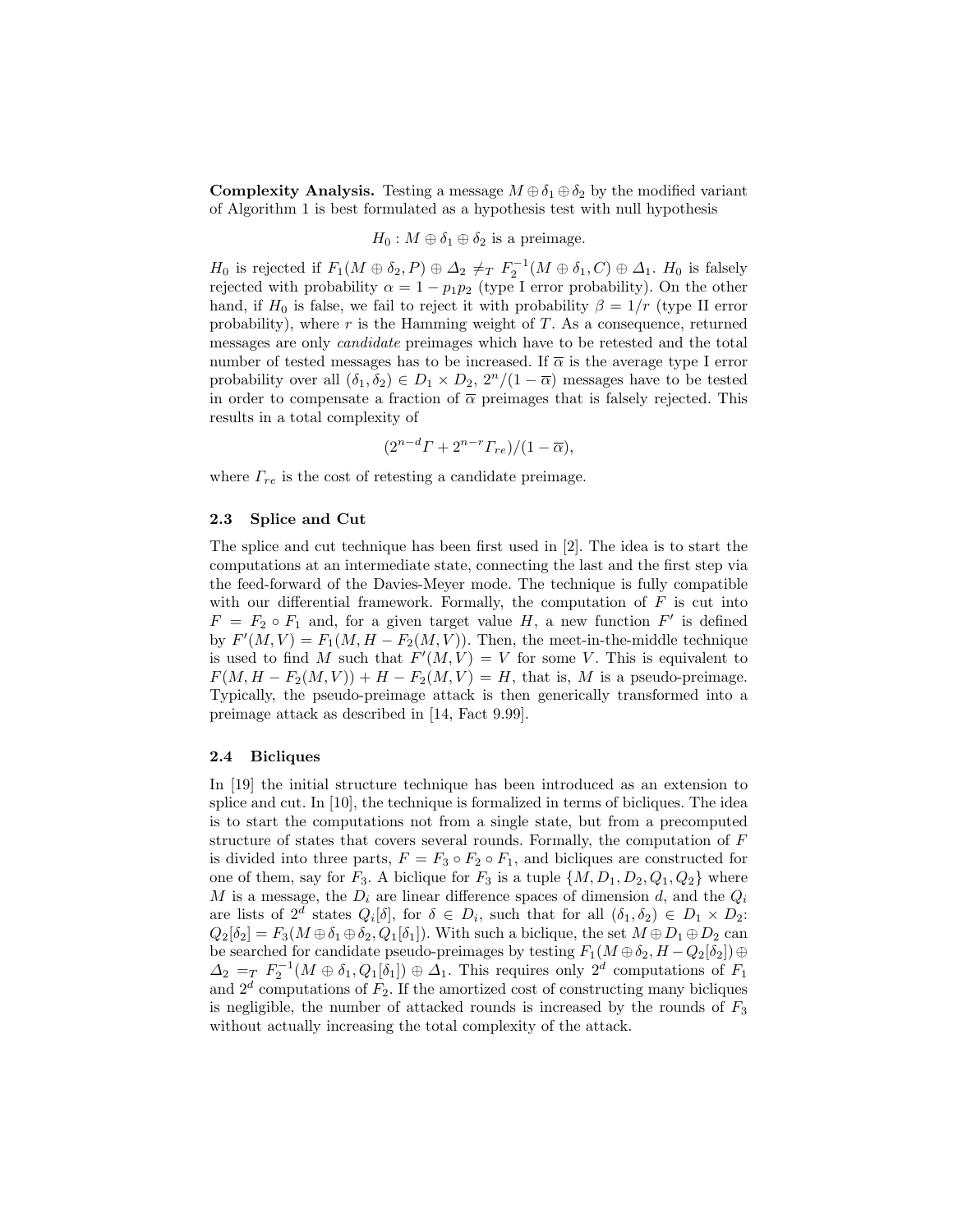#### 2.5 Special Case: Linear Message Expansion

The differential view is particularly useful if the underlying block cipher  $F$  uses a linear key expansion and relatively small round keys. In the following, suppose that  $F$  performs  $N$  rounds and that the key expansion can be described by  $N$ linear maps  $\varphi_i: \{0,1\}^{\kappa} \to \{0,1\}^w$ , for  $0 \leq i \lt N$ , where w is the size of the round keys and  $\varphi_i(K)$  is the *i*-th round key derived from K.

**Differences as Kernel Elements.** If  $D_1$  lies in the kernel of  $\varphi_i$  no differences are introduced at round i. For some  $k > 0$ , the attacker can choose  $D_1$  as a subspace of  $\bigcap_{i=0}^{k-1}$  ker( $\varphi_i$ ). This makes that no differences are introduced in the first k rounds. Similar,  $D_2$  can be chosen as a subspace of  $\bigcap_{i=N-k}^{N-1} \ker(\varphi_i)$ . Then, 2k rounds can be attacked without advanced matching techniques. By a careful choice of  $D_1$  and  $D_2$  the attack extends to more rounds by using probabilistic and truncated differentials. The kernels can be computed by linear algebra or, as in the case of SHA-1, by using the message expansion in forward and backward direction.

Remark. In [3] kernels of message expansion have been used already. The kernel elements have not been interpreted as differences, but a sophisticated linear transformation matrix has been used to derive a "chunk separation" and "neutral words". To make this possible, the condition has been imposed that kernel elements for the two chunks must not have overlapping non-zero words. From a differential point of view it is clear that only  $D_1 \cap D_2 = \{0\}$  is required which gives us more freedom in the choice of the attack parameters.

# 3 Application to SHA-1

We now apply the attack framework to SHA-1, which leads to various new results. Different types of "preimages" will be obtained:

- One-block preimages We first compute one-block preimages without padding up to 57 steps. These attacks are comparable to those by Aoki and Sasaki in [3] which find two-block preimages without padding up to 48 steps. Then, we show how to obtain correctly padded one-block preimages up to 52 steps.
- One-block pseudo-preimages A pseudo-preimage is a "preimage" that uses an incorrect IV. The additional freedom degree allows to use bicliques and the splice and cut technique. This results in pseudo-preimage attacks up to 60 steps. A careful choice of the biclique position avoids additional restrictions from the padding rule such that all our attacks allow to put a correct padding to the pseudo-preimage.
- Two-block preimages Combining the above techniques enables us to compute two-block preimages with a correct padding almost as efficiently as one-block preimages without padding. As a result, we obtain preimage attacks up to 57 steps finding correctly padded two-block preimages.

Before describing the attacks, a short description of SHA-1 is given.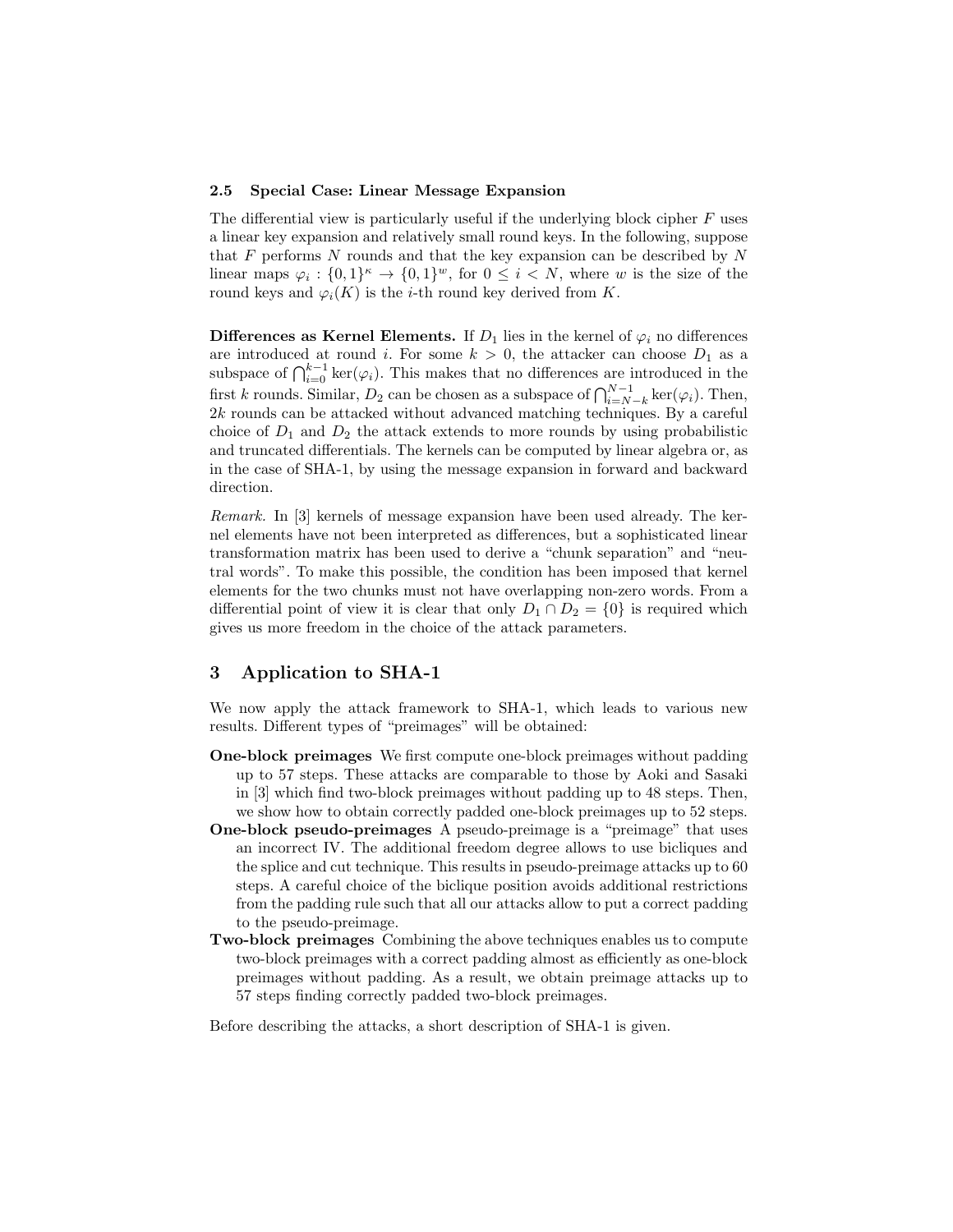#### 3.1 Description of SHA-1

The hash function SHA-1 was designed by the U.S. National Security Agency and is specified in [15]. The construction follows the Merkle-Damgård principle with a block cipher based compression function in Davies-Meyer mode. A message is padded to a length which is a multiple of 512 bits. This is done by appending a 1, a variable number of 0s, and the length in bits as a 64-bit integer. After the padding, the message is split into 512-bit blocks  $M = (M^0, \ldots, M^{L-1})$  which are iteratively processed according to

$$
H^{0} = \text{IV}, \quad H^{l+1} = F(M^{l}, H^{l}) + H^{l}, \quad 0 \le l < L.
$$

The chaining values  $H^l$  consist of five 32-bit words. The last chaining value is the output of the hash function.

The function F can be considered as a block cipher with key length  $\kappa = 512$ and block length  $n = 160$ . The computation of  $F(M^l, H^l)$  has two parts: First, the message block of 16 words, denoted by  $M^l = (M_0, \ldots, M_{15})$ , is expanded to an extended message of 80 words, denoted by  $W = (W_0, \ldots, W_{79})$ :

$$
W_i = M_i, \quad 0 \le i \le 15,
$$
  
\n
$$
W_i = (W_{i-3} \oplus W_{i-8} \oplus W_{i-14} \oplus W_{i-16}) \lll 1, \quad 16 \le i < 80.
$$
\n<sup>(5)</sup>

Second, the chaining value  $H^l$  is loaded into the registers  $(A, B, C, D, E)$  and updated through 80 steps according to Fig. 2. At each step, an expanded message



Fig. 2. The step transformation of SHA-1.

word  $W_i$ , a bitwise boolean function  $f_i$ , and a constant  $K_i$  are used. The final content of the registers is the output of F.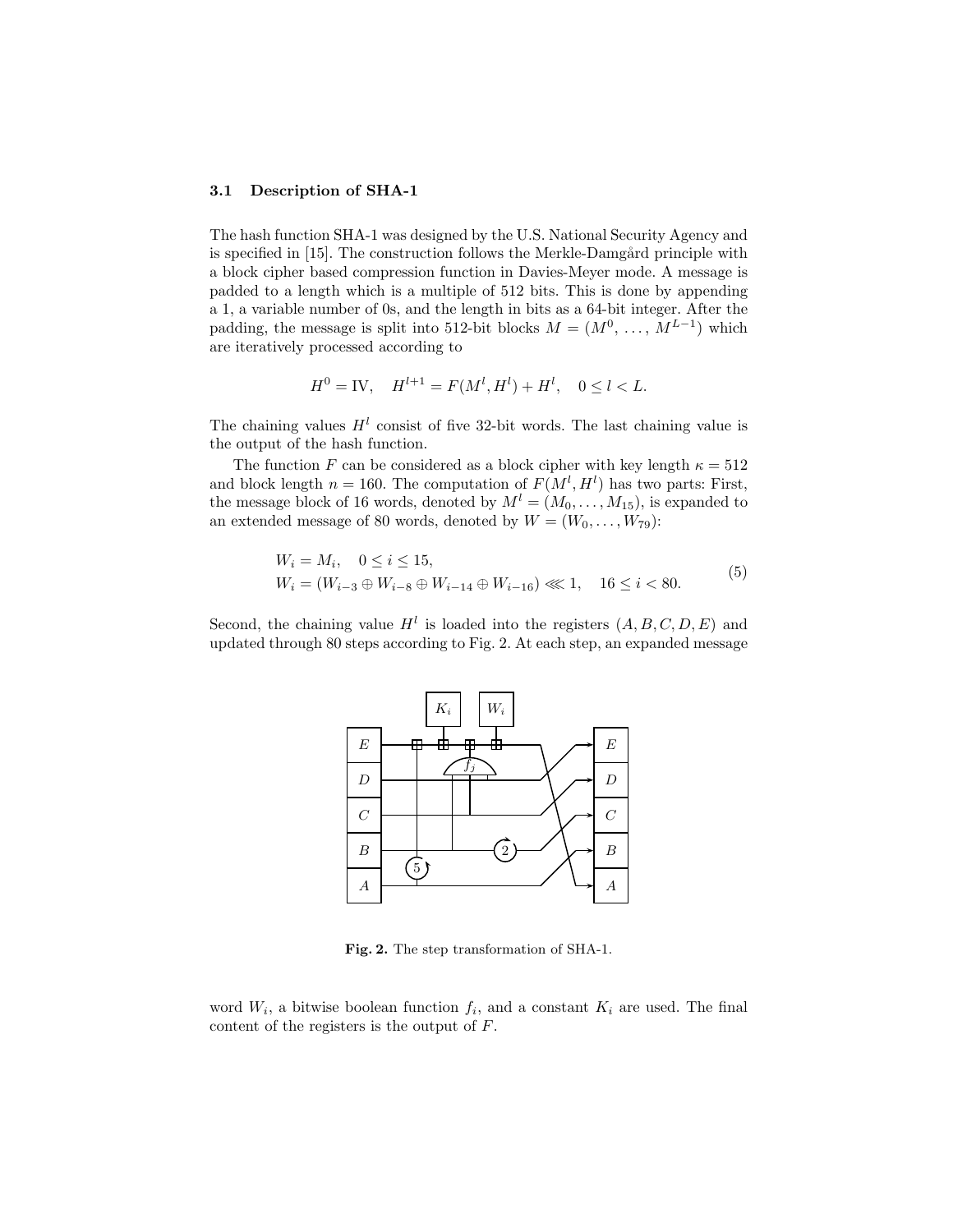#### 3.2 One-Block Preimages

Given H, we want to find M such that  $H = F(M,\mathbb{I}V) + \mathbb{I}V$ . The attacks work as described in Section 2, using probabilistic and truncated differentials, but not using bicliques and the splice and cut technique.

**Finding Suitable Attack Parameters.** An attack on  $N$  steps requires the following parameters: a separation  $F = F_2 \circ F_1$  into  $n_1$  and  $n_2 = N - n_1$ steps, two linear spaces  $D_1, D_2 \subset \{0,1\}^{\kappa}$  of dimension d, output differences  $\Delta_1$ (resp.  $\Delta_2$ ) for all differences  $\delta_1 \in D_1$  (resp.  $\delta_2 \in D_2$ ), and a truncation mask  $T \in \{0,1\}^n$  of Hamming weight r. The message expansion of SHA-1 is linear and we can use the techniques from Section 2.5. For  $0 \le k \le 16$ , the kernel of any k consecutive steps has dimension  $(16-k) \cdot 32$ . Thus, an attack on  $2 \cdot 15 = 30$ steps is possible without advanced matching techniques. When attacking more steps,  $(n_1 - 15)$ :  $(n_2 - 15) \approx 1$ : 3 turned out to be a good ratio, because the diffusion is weaker in the backward direction than in the forward direction.

Our main tool for finding attack parameters are two algorithms which allow to experimentally evaluate candidate configurations. Given  $n_1$ ,  $n_2$ ,  $D_1$ , and  $D_2$ , the output differences are computed by linearization:  $\Delta_1 = F_1(\delta_1, 0)$  and  $\Delta_2 =$  $\overline{F}_2^{-1}$  $_2^{\text{-}}(\delta_2, 0)$ , where  $F_1$  and  $F_2$  are obtained from  $F_1$  and  $F_2$  by replacing all non-linear Boolean functions  $f_i$  by  $(X, Y, Z) \mapsto X \oplus Y \oplus Z$ , replacing + by  $\oplus$ , and setting the constants to zero. Then, Algorithm 2 is used to determine a truncation mask T based on a ranking of bitwise difference probabilities, and finally, Algorithm 3 estimates the corresponding type I error probability  $\bar{\alpha}$ . The expected attack complexity is computed as in Section 2.2 with  $\Gamma_{re} = (N-30)/N$ (the first 15 and the last 15 steps don't have to be recomputed when retesting a candidate preimage).

There is a trade-off between d and  $\overline{\alpha}$ . While this trade-off is hard to analyze by hand, it can be readily explored by our experimental approach. Note that Algorithm 2 always returns a mask of weight  $r = d$ . We did not find significantly better attacks for different choices of  $r$ . Table 2 summarizes the results for different N. The results have been found by extensive experiments using  $Q = 2^{16}$ in both algorithms. The full attack parameters for  $N = 57$  are given below, for the other attacks they are given in an extended version of this paper.

**Dealing with the Padding.** If  $M$  is required to have correct padding, the least significant bit of  $M_{13}$  must be 1,  $M_{14} = 0$ , and  $M_{15} = 447$  (assuming a message length of 447 bits). The differences in  $D_1$  and  $D_2$  must be zero on the corresponding bits. This imposes 65 bit conditions which restrict our choice of  $D_1$  and  $D_2$ . In general,  $D_1$  and  $D_2$  can have only 13 steps without differences (instead of 15). Experiments show that we loose about 5 steps. One step can be attributed to the fact that differences in  $D_2$  tend to have higher Hamming weight.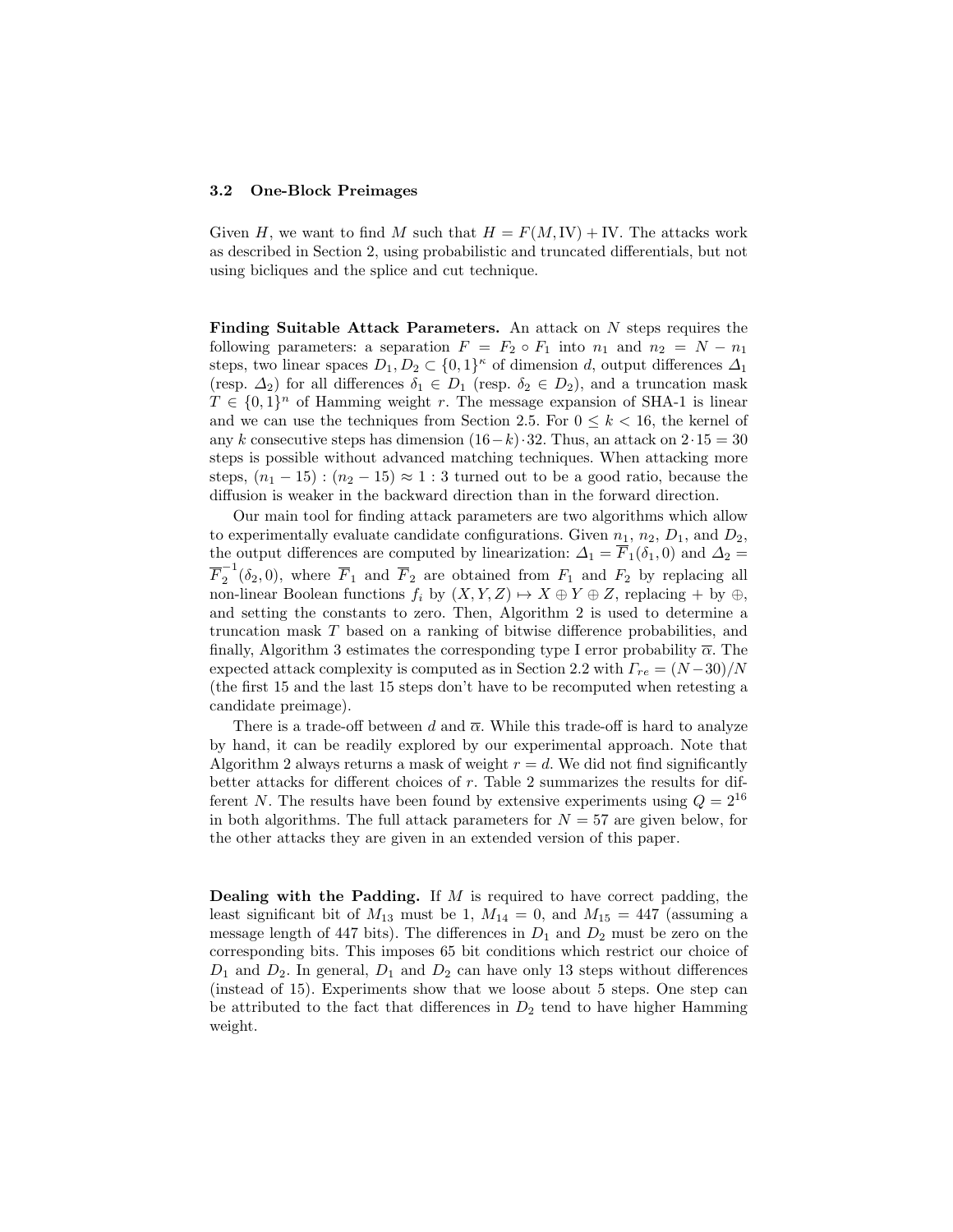**Algorithm 2** Find truncation mask  $T$  for matching

**Input:**  $D_1, D_2 \subset \{0, 1\}^{\kappa}$ **Output:** A truncation mask  $T \in \{0,1\}^n$  of Hamming weight d.  $c =$  an array of n counters set to 0 for  $q = 1$  to Q do Choose  $M \in \{0,1\}^{\kappa}$  at random  $C \leftarrow F(M, IV)$ Choose  $(\delta_1, \delta_2) \in D_1 \times D_2$  at random  $\nabla \leftarrow F_1(M \oplus \delta_1, \textrm{IV}) \oplus \overline{ \Delta_1} \oplus F_2^{-1}(M \oplus \delta_2, C) \oplus \overline{ \Delta_2}$ for  $i = 0$  to  $n - 1$  do if the *i*-th bit of  $\nabla$  is 1 then  $c[i] \leftarrow c[i] + 1$ end if end for end for Set those  $d$  bits of  $T$  to 1 which have the lowest counters.

### Algorithm 3 Estimate type I error probability

**Input:**  $D_1, D_2 \subset \{0, 1\}^{\kappa}, T \in \{0, 1\}^n$ **Output:** Average type I error probability  $\overline{\alpha}$ .  $c = a$  counter set to 0 for  $q = 1$  to Q do Choose  $M \in \{0,1\}^{\kappa}$  at random  $C \leftarrow F(M,IV)$ Choose  $(\delta_1, \delta_2) \in D_1 \times D_2$  at random  $\nabla \leftarrow F_1(M \oplus \delta_1, \mathrm{IV}) \oplus \varDelta_1 \oplus F_2^{-1}(M \oplus \delta_2, C) \oplus \varDelta_2$ if  $\nabla \neq_T 0^n$  then  $c \leftarrow c + 1$  // a false rejection of  $H_0$ end if end for return c/Q

Attack Parameters for  $N = 57$  (one-block, no padding). The best result was obtained for  $n_1 = 21$ ,  $n_2 = 36$ , and  $d = 3$ , using the subspaces  $D_1$  and  $D_2$ and the truncation mask T given below.

Basis of  $D_1$ :

0x00000000 0x00000000 0x00000000 0x00000000 0x00000000 0x00000000 0x00000000 0x00000000 0x00000000 0x00000000 0x00000000 0x00000000 0x00000000 0x00000000 0x00000000 0x00000010

0x00000000 0x00000000 0x00000000 0x00000000 0x00000000 0x00000000 0x00000000 0x00000000 0x00000000 0x00000000 0x00000000 0x00000000 0x00000000 0x00000000 0x00000000 0x00000020

0x00000000 0x00000000 0x00000000 0x00000000 0x00000000 0x00000000 0x00000000 0x00000000 0x00000000 0x00000000 0x00000000 0x00000000 0x00000000 0x00000000 0x00000000 0x00000040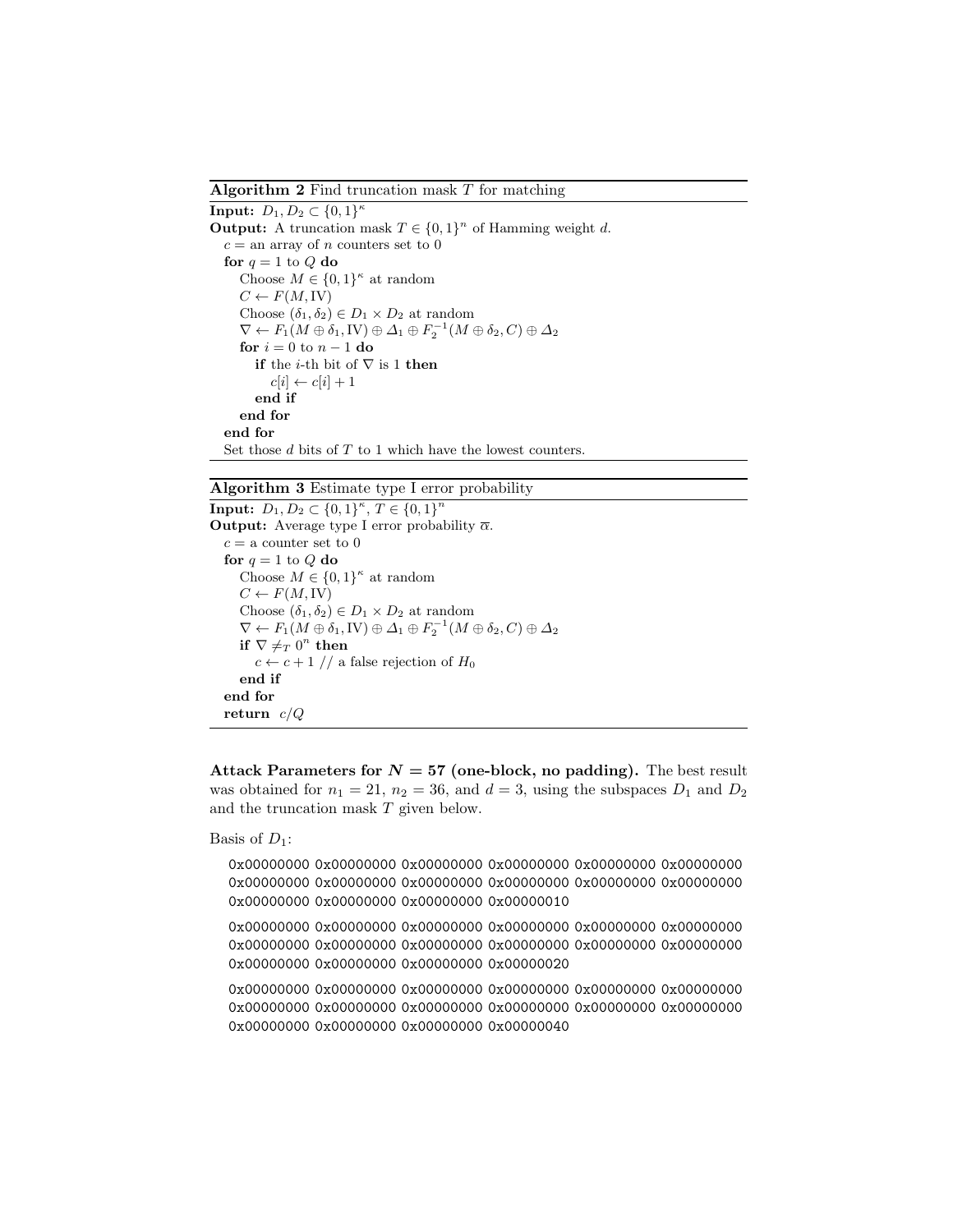Basis of  $D_2$ :

0x80000000 0x80000000 0x80000000 0x00000000 0x00000000 0x40000000 0x00000000 0xA0000000 0x80000000 0xA0000000 0x00000000 0x80000000 0x00000000 0xC0000000 0x00000000 0x80000000 0x00000001 0x00000001 0x00000001 0x00000000 0x00000000 0x80000000 0x00000000 0x40000001 0x00000001 0x40000001 0x00000000 0x00000001 0x00000000 0x80000001 0x00000000 0x00000001 0x00000002 0x00000002 0x00000002 0x00000000 0x00000000 0x00000001

0x00000000 0x80000002 0x00000002 0x80000002 0x00000000 0x00000002 0x00000000 0x00000003 0x00000000 0x00000002

Truncation mask  $T$  (leftmost word is register  $A$ ):

0x00000007 0x00000000 0x00000000 0x00000000 0x00000000

The average type I error probability is estimated as  $\bar{\alpha} = 0.541$  by Algorithm 3 which results in an expected attack complexity of  $2^{158.68}$  evaluations of the compression function.

Table 2. One-block preimages: N is the number of attacked steps,  $n_1$  and  $n_2$  the number of steps computed by  $F_1$  and  $F_2$ , respectively, d the dimension of  $D_1$  and  $D_2$ , and  $\bar{\alpha}$  the average type I error probability for the filtering of candidate preimages.

| Ν  | $n_1$ | $n_2$ | $\boldsymbol{d}$ | $\overline{\alpha}$ | Complexity          | Remark       |
|----|-------|-------|------------------|---------------------|---------------------|--------------|
| 44 | 17    | 27    | 15               | 0.428               | $2^{146.21}$        | no padding   |
| 48 | 18    | 30    | 11               | 0.552               | $2^{150.62}$        |              |
| 49 | 18    | 31    | 10               | 0.593               | $2^{151.78}$        |              |
| 50 | 18    | 32    | 10               | 0.811               | 2152.89             |              |
| 51 | 18    | 33    | 9                | 0.842               | $2^{154.16}$        |              |
| 52 | 20    | 32    | 7                | 0.631               | $2^{154.95}$        |              |
| 53 | 20    | 33    | 6                | 0.577               | $2^{155.76}$        |              |
| 54 | 20    | 34    | 5                | 0.547               | $2^{156.67}$        |              |
| 55 | 21    | 34    | 5                | 0.699               | $2^{157.27}$        |              |
| 56 | 21    | 35    | 4                | 0.620               | 2157.94             |              |
| 57 | 21    | 36    | 3                | 0.541               | $2^{158.68}$        |              |
| 44 | 16    | 28    | 10               | 0.546               | $2^{151.54}$        | with padding |
| 48 | 17    | 31    | 7                | 0.484               | $2^{154.41}$        |              |
| 50 | 18    | 32    | $\overline{5}$   | 0.598               | $2^{156.80}$        |              |
| 51 | 18    | 33    | 4                | 0.590               | $2^{157.78}$        |              |
| 52 | 18    | 34    | 4                | 0.738               | 2 <sup>158.44</sup> |              |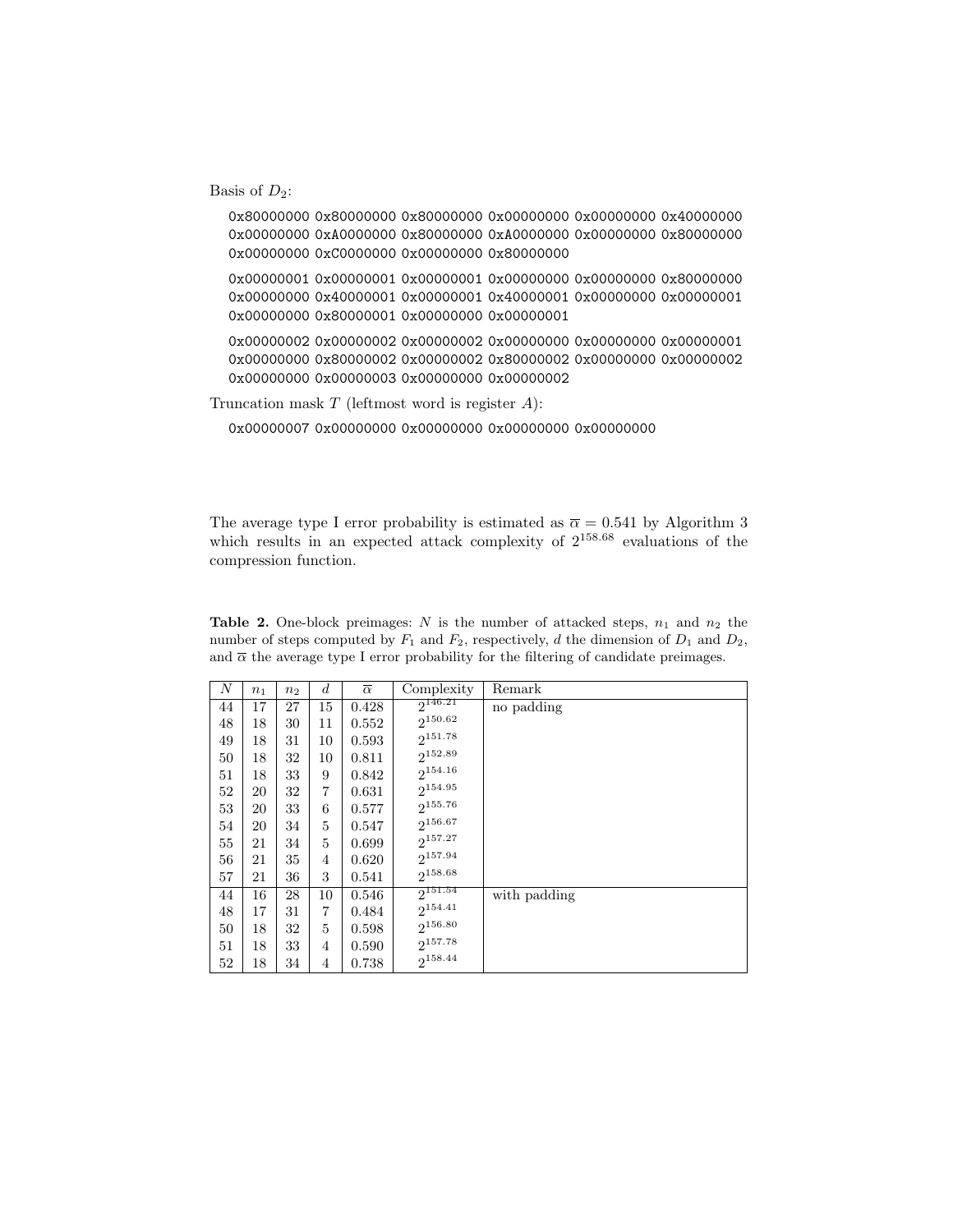#### 3.3 One-Block Pseudo-Preimages

Given H, we want to find M and H' such that  $H = F(M, H') + H'$ . The freedom of choosing  $H'$  allows us to use bicliques and the splice and cut technique.

We separate  $F$  into three parts as shown in Fig. 3. The bicliques are constructed for  $F_3$  computing the steps 27 − n<sub>3</sub> to 26 (n<sub>3</sub> steps).  $F_1$  computes the steps 27 to 26 +  $n_1$  ( $n_1$  steps) and  $F_2$  computes the steps 27 +  $n_1$  to  $N-1$  and 0 to 26 −  $n_3$  ( $n_2$  steps) using the splice and cut technique. With this choice, the elements of the kernel of the steps 27 to 41 (15 steps) and the elements of the kernel of the steps  $11-n_3$  to  $26-n_3$  (15 steps) automatically satisfy the padding conditions if  $0 \le n_3 \le 11$ .



Fig. 3. Separation of F for pseudo-preimage attacks. Bicliques are constructed for  $F_3$ .

Except for the bicliques, finding attack parameters is very similar to the case of one-block preimages. The bicliques for all attacks have been found by simple trial and error search and because they are shorter than 16 steps, many bicliques can be generated from a single one by just modifying some message words outside the biclique. As a result, the amortized cost to construct bicliques is negligible and the complexity computes as  $2^{n-d}(\Gamma_1 + \Gamma_2) + 2^{n-d}\Gamma_{re}$ , where  $\Gamma_1 + \Gamma_2 = (n_1 + n_2)/N$  and  $\Gamma_{re} = (N - n_3 - 30)/N$ . Table 3 summarizes the results and the full parameters are given for  $N = 57$ .

Attack Parameters for  $N = 57$  (pseudo-preimage, with padding). The best result was obtained for  $n_1 = 18$ ,  $n_2 = 33$ ,  $n_3 = 6$ , and  $d = 7$ , using the subspaces  $D_1$  and  $D_2$  and the truncation mask T given below. A sample biclique is specified by  $Q_1[0]$  and a message M. The remaining states of the biclique can be computed by using the defining property of bicliques given in Section 2.4. Note that M has a correct padding which is preserved by the differences in  $D_1$ and  $D_2$ .

Basis of  $D_1$ :

0x00020000 0x00020000 0x00010000 0x00000000 0x00020000 0x00020000 0x00010000 0x00000000 0x00000000 0x00020000 0x00030000 0x00000000 0x00020000 0x00020000 0x00000000 0x00000000

0x00040000 0x00040000 0x00020000 0x00000000 0x00040000 0x00040000 0x00020000 0x00000000 0x00000000 0x00040000 0x00060000 0x00000000 0x00040000 0x00040000 0x00000000 0x00000000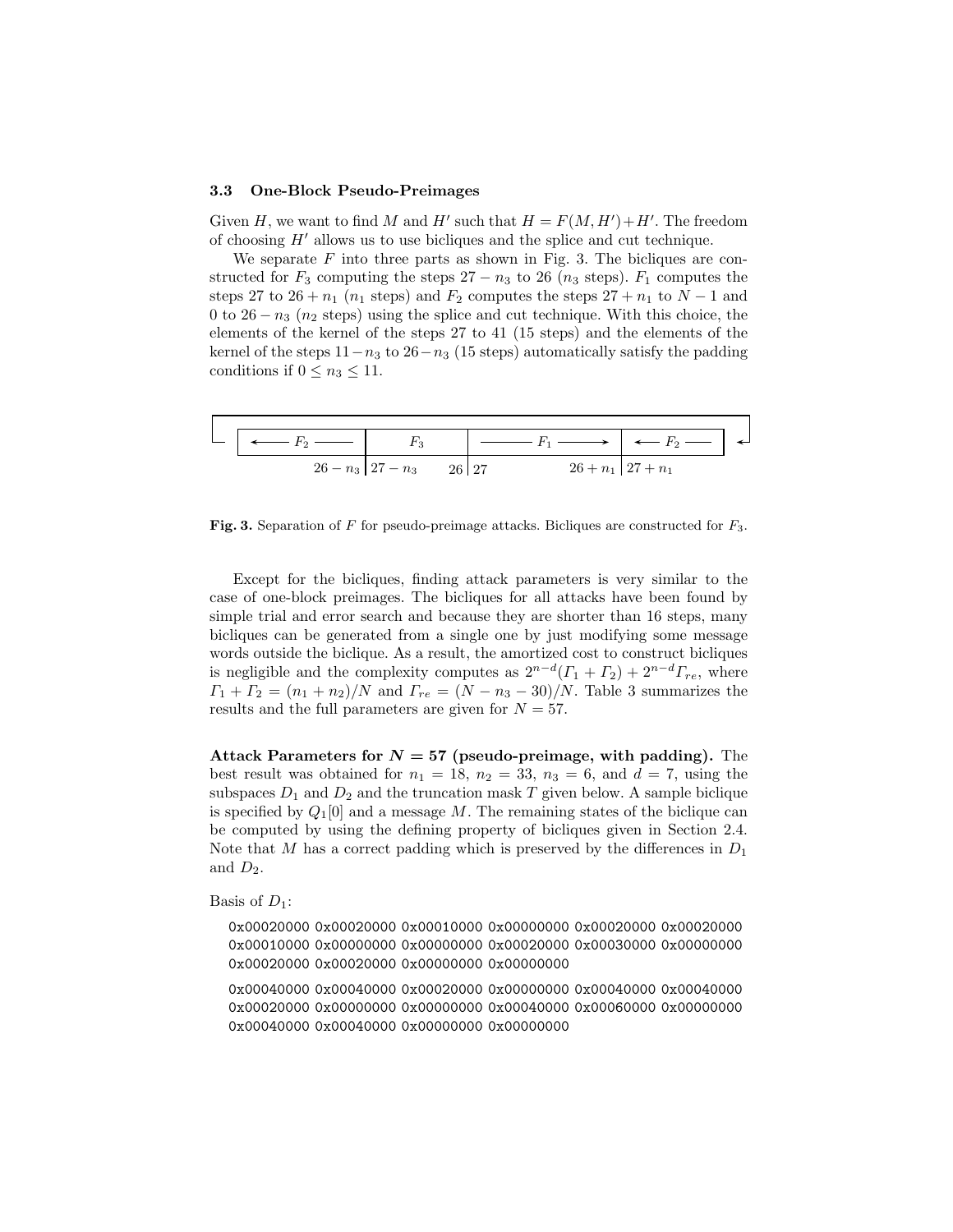0x00080000 0x00080000 0x00040000 0x00000000 0x00080000 0x00080000 0x00040000 0x00000000 0x00000000 0x00080000 0x000C0000 0x00000000 0x00080000 0x00080000 0x00000000 0x00000000

0x00100000 0x00100000 0x00080000 0x00000000 0x00100000 0x00100000 0x00080000 0x00000000 0x00000000 0x00100000 0x00180000 0x00000000 0x00100000 0x00100000 0x00000000 0x00000000

0x00200000 0x00200000 0x00100000 0x00000000 0x00200000 0x00200000 0x00100000 0x00000000 0x00000000 0x00200000 0x00300000 0x00000000 0x00200000 0x00200000 0x00000000 0x00000000

0x00400000 0x00400000 0x00200000 0x00000000 0x00400000 0x00400000 0x00200000 0x00000000 0x00000000 0x00400000 0x00600000 0x00000000 0x00400000 0x00400000 0x00000000 0x00000000

0x00800000 0x00800000 0x00400000 0x00000000 0x00800000 0x00800000 0x00400000 0x00000000 0x00000000 0x00800000 0x00C00000 0x00000000 0x00800000 0x00800000 0x00000000 0x00000000

Basis of  $D_2$ :

0x00000000 0x80000000 0x00000000 0x80000000 0x00000000 0x80000000 0x00000000 0x00000000 0x00000000 0x00000000 0x00000000 0x00000000 0x00000000 0x00000000 0x00000000 0x00000000

0x00000000 0x00000001 0x00000000 0x00000001 0x00000000 0x00000001 0x00000000 0x00000000 0x00000000 0x00000000 0x00000000 0x00000000 0x00000000 0x00000000 0x00000000 0x00000000

0x00000000 0x00000002 0x00000000 0x00000002 0x00000000 0x00000002 0x00000000 0x00000000 0x00000000 0x00000000 0x00000000 0x00000000 0x00000000 0x00000000 0x00000000 0x00000000

0x00000000 0x00000004 0x00000000 0x00000004 0x00000000 0x00000004 0x00000000 0x00000000 0x00000000 0x00000000 0x00000000 0x00000000 0x00000000 0x00000000 0x00000000 0x00000000

0x00000000 0x00000008 0x00000000 0x00000008 0x00000000 0x00000008 0x00000000 0x00000000 0x00000000 0x00000000 0x00000000 0x00000000 0x00000000 0x00000000 0x00000000 0x00000000

0x00000000 0x00000010 0x00000000 0x00000010 0x00000000 0x00000010 0x00000000 0x00000000 0x00000000 0x00000000 0x00000000 0x00000000 0x00000000 0x00000000 0x00000000 0x00000000

0x00000000 0x00000020 0x00000000 0x00000020 0x00000000 0x00000020 0x00000000 0x00000000 0x00000000 0x00000000 0x00000000 0x00000000 0x00000000 0x00000000 0x00000000 0x00000000

Truncation mask  $T$  (leftmost word is register  $A$ ):

0x00000003 0x00000000 0x80000003 0x00000003 0x00000000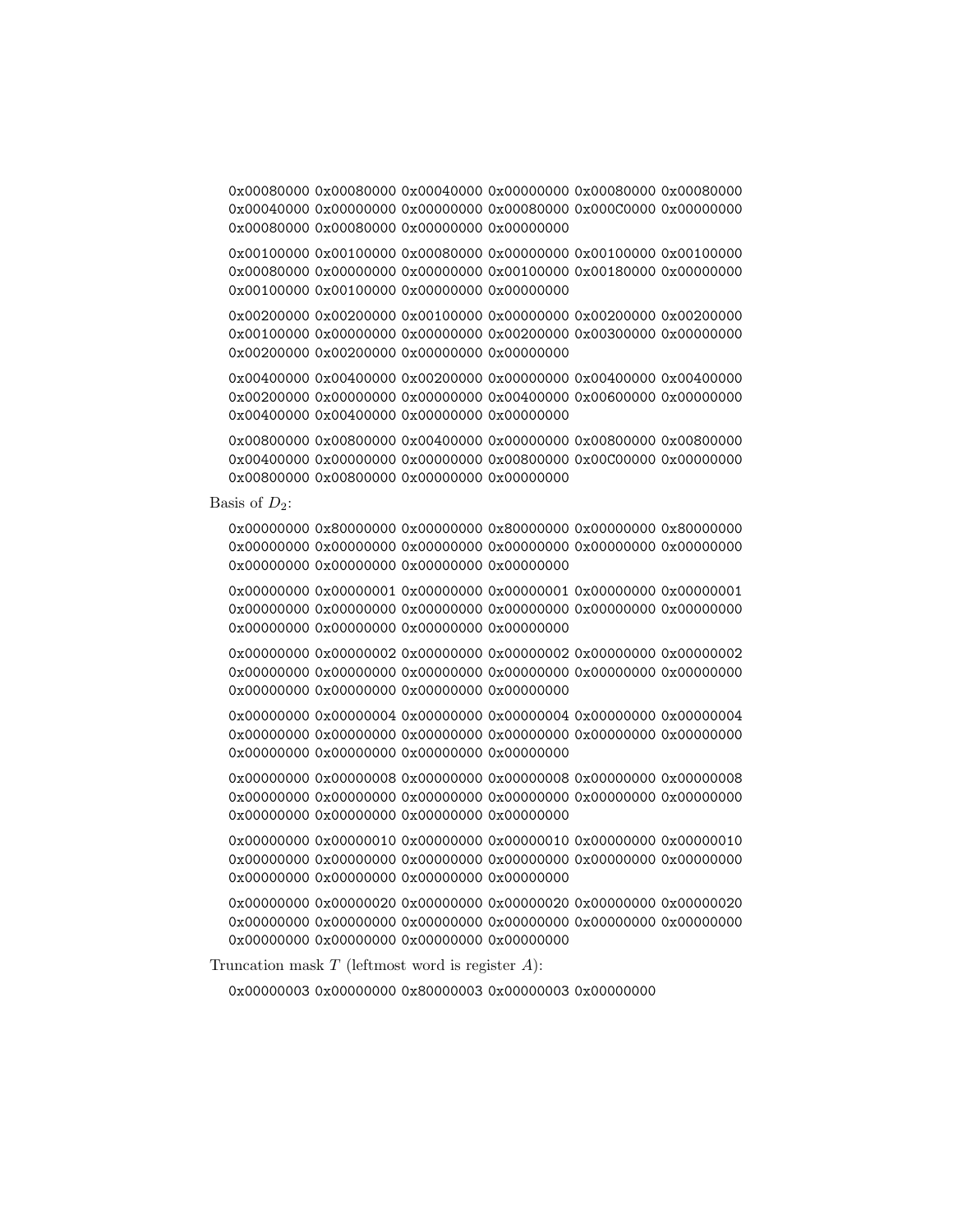$Q_1[0]$  for sample biclique:

0x1c2652fe 0x53eb4c0a 0x57e9168f 0xf65b3a56 0x7c428e01

M for sample biclique:

0xce369809 0x3ea1797b 0x1ab39a0d 0x96d1d5e0 0x7a550f31 0xad4da4dd 0x0f72712f 0x17d8a5e8 0xdad6d21d 0x3b0faf80 0x7cc259ff 0xb27a9d25 0x22a02a94 0x88bbfd35 0x00000000 0x000003bf

The average type I error probability is estimated as  $\bar{\alpha} = 0.676$  which results in an expected attack complexity of  $2^{154.96}$  evaluations of the compression function.

Table 3. One-block pseudo-preimages:  $N$  is the number of attacked steps,  $n_1$  and  $n_2$  the number of steps computed by  $F_1$  and  $F_2$ , respectively,  $n_3$  is the length of the bicliques, d the dimension of  $D_1$  and  $D_2$ , and  $\overline{\alpha}$  the average type I error probability for the filtering of the candidate preimages.

| N  | n <sub>1</sub> | n <sub>2</sub> | $n_{3}$          | $\boldsymbol{d}$ | $\overline{\alpha}$ | Complexity   | Remark                        |
|----|----------------|----------------|------------------|------------------|---------------------|--------------|-------------------------------|
| 48 | 17             | 29             | $\overline{2}$   | 12               | 0.447               | $2^{149.22}$ | pseudo-preimage, with padding |
| 49 | 18             | 29             | $\boldsymbol{2}$ | 11               | 0.398               | $2^{150.12}$ |                               |
| 50 | 18             | 30             | $\overline{2}$   | 10               | 0.404               | $2^{151.15}$ |                               |
| 51 | 16             | 31             | $\overline{4}$   | 9                | 0.381               | $2^{152.02}$ |                               |
| 52 | 17             | 31             | 4                | 8                | 0.332               | $2^{152.93}$ |                               |
| 53 | 17             | 30             | 6                | 7                | 0.128               | $2^{153.46}$ |                               |
| 54 | 17             | 31             | 6                | 8                | 0.569               | $2^{153.50}$ |                               |
| 55 | 17             | 31             | 7                | 6                | 0.208               | $2^{154.60}$ |                               |
| 56 | 18             | 32             | 6                | 8                | 0.765               | $2^{154.41}$ |                               |
| 57 | 18             | 33             | 6                | 7                | 0.675               | $2^{154.96}$ |                               |
| 58 | 20             | 31             | 7                | 5                | 0.478               | $2^{156.25}$ |                               |
| 59 | 18             | 35             | 6                | 5                | 0.626               | 2156.78      |                               |
| 60 | 19             | 35             | 6                | 4                | 0.524               | $2^{157.45}$ |                               |

### 3.4 Two-Block Preimages

Given H, we want to find  $M = (M^0, M^1)$  with a correct padding and such that  $H = F(M^1, H^1) + H^1$ , where  $H^1 = F(M^0, IV) + IV$ . The problem can be separated into two steps:

- 1. Find  $M^1$  such that  $H = F(H^1, M^1) + H^1$  for some  $H^1$  and such that  $M^1$ has a correct padding (a "one-block pseudo-preimage with padding").
- 2. For the  $H^1$  obtained in the first step, find  $M_0$  such that  $H^1 = F(M^0, IV) + IV$ (a "one-block preimage without padding").

The two steps can be solved using the attacks from Section 3.2 and 3.3, respectively. The total complexity is the sum of both steps, which is dominated by the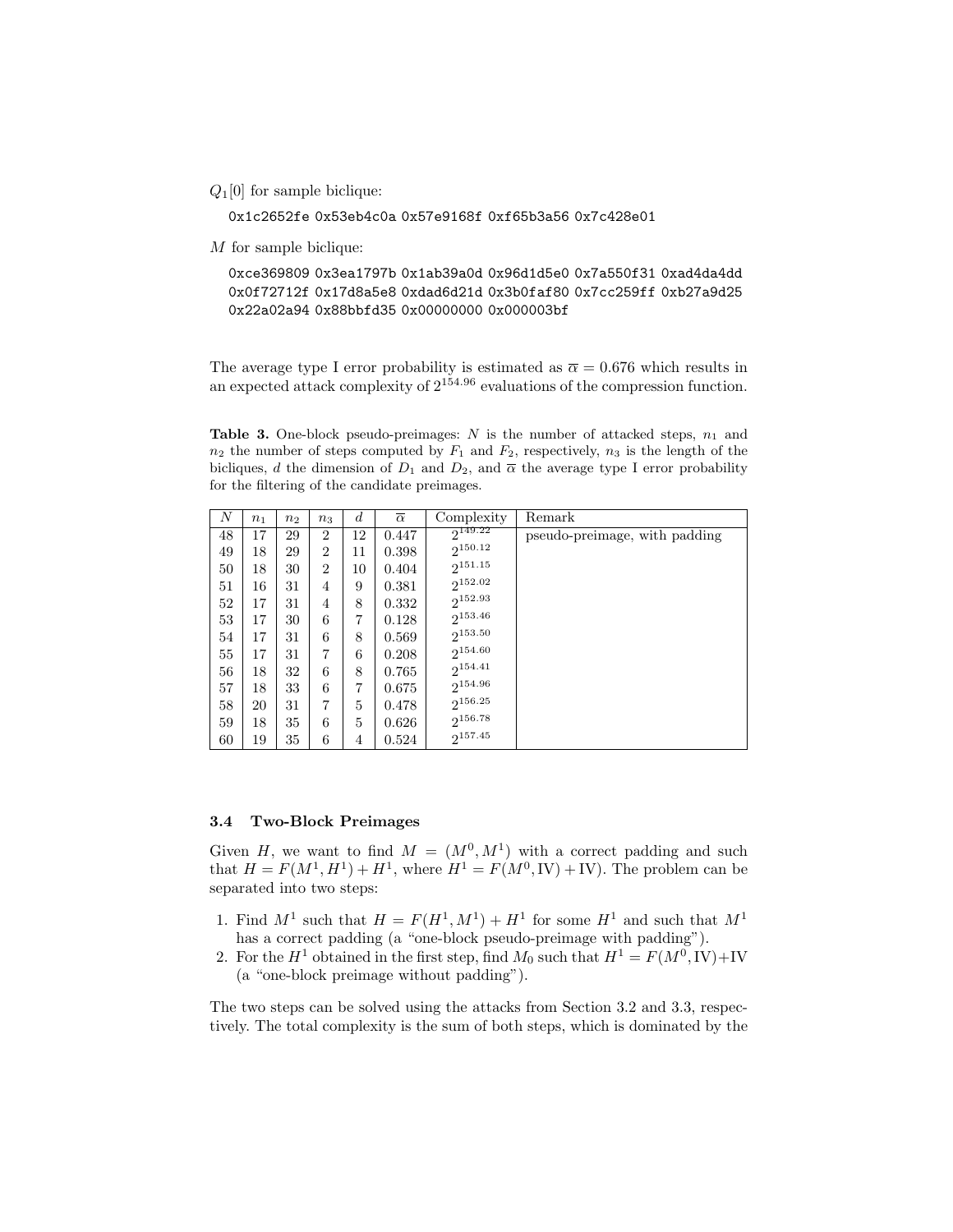second step (computing the first block). As an example, for  $N = 48$  we can compute a correctly padded two-block preimage with complexity  $2^{150.62} + 2^{149.22} =$  $2^{151.08}$ . For  $N = 57$  the complexity is  $2^{158.79}$ .

For  $N \geq 58$  we lack a method to compute the first block faster than bruteforce and we would have to use the generic method from [14, Fact 9.99] to convert a pseudo-preimage attack into a preimage attack. In fact, this is the procedure of most meet-in-the-middle preimage attacks. A pseudo-preimage attack with complexity  $2^m$  can be converted to a preimage attack with complexity  $2^{1+(m+n)/2}$ . In our case, the resulting speed-up is less than a factor two for all results with  $N \geq 58$  given in Table 3.

### 4 Accelerated Brute-Force Search

In this last section we briefly describe a generic optimization of the brute-force search which comes out of the meet-in-the-middle approach. It applies to any number of rounds, but the speed-up is very small. The idea is to not recompute parts of  $F$  if they are identical for several messages. This has been previously applied to MD5 [2] and HAVAL-5 [17], and the same idea underlies "matching with precomputation" used for key recovery attacks on AES [4].

Suppose that F can be separated into three parts,  $F = F_2 \circ F_3 \circ F_1$ , such that  $D_1$  and  $D_2$  can be found as in Section 2.1 for  $F_1$  and  $F_2$ , but with zero output differences. Then, Algorithm 4 can be used to test a set  $M \oplus D_1 \oplus D_2$ . The additional cost compared to Algorithm 1 comes from the  $2^{2d}$  computations of  $F_3$  in the last loop. Testing  $2^n$  messages has complexity  $2^{n-d}(F_1 + F_2) + 2^n F_3$ . Thus, for reasonably large d, the complexity of brute-force search is essentially reduced to  $2^n$  evaluations of  $F_3$  instead of  $2^n$  evaluations of  $F$ .

Algorithm 4 Accelerated brute-force search **Input:**  $D_1, D_2 \subset \{0, 1\}^{\kappa}, M \in \{0, 1\}^{\kappa}$ **Output:** A preimage if one is contained in  $M \oplus D_1 \oplus D_2$ . for all  $\delta_2 \in D_2$  do Compute  $L_1[\delta_2] = F_1(M \oplus \delta_2, P)$ . end for for all  $\delta_1\in D_1$  do Compute  $L_2[\delta_1] = F_2^{-1}(M \oplus \delta_1, C)$ . end for for all  $(\delta_1, \delta_2) \in D_1 \times D_2$  do if  $F_3(M \oplus \delta_1 \oplus \delta_2, L_1[\delta_2]) = L_2[\delta_1]$  then return  $M \oplus \delta_1 \oplus \delta_2$ end if end for return No preimage in  $M \oplus D_1 \oplus D_2$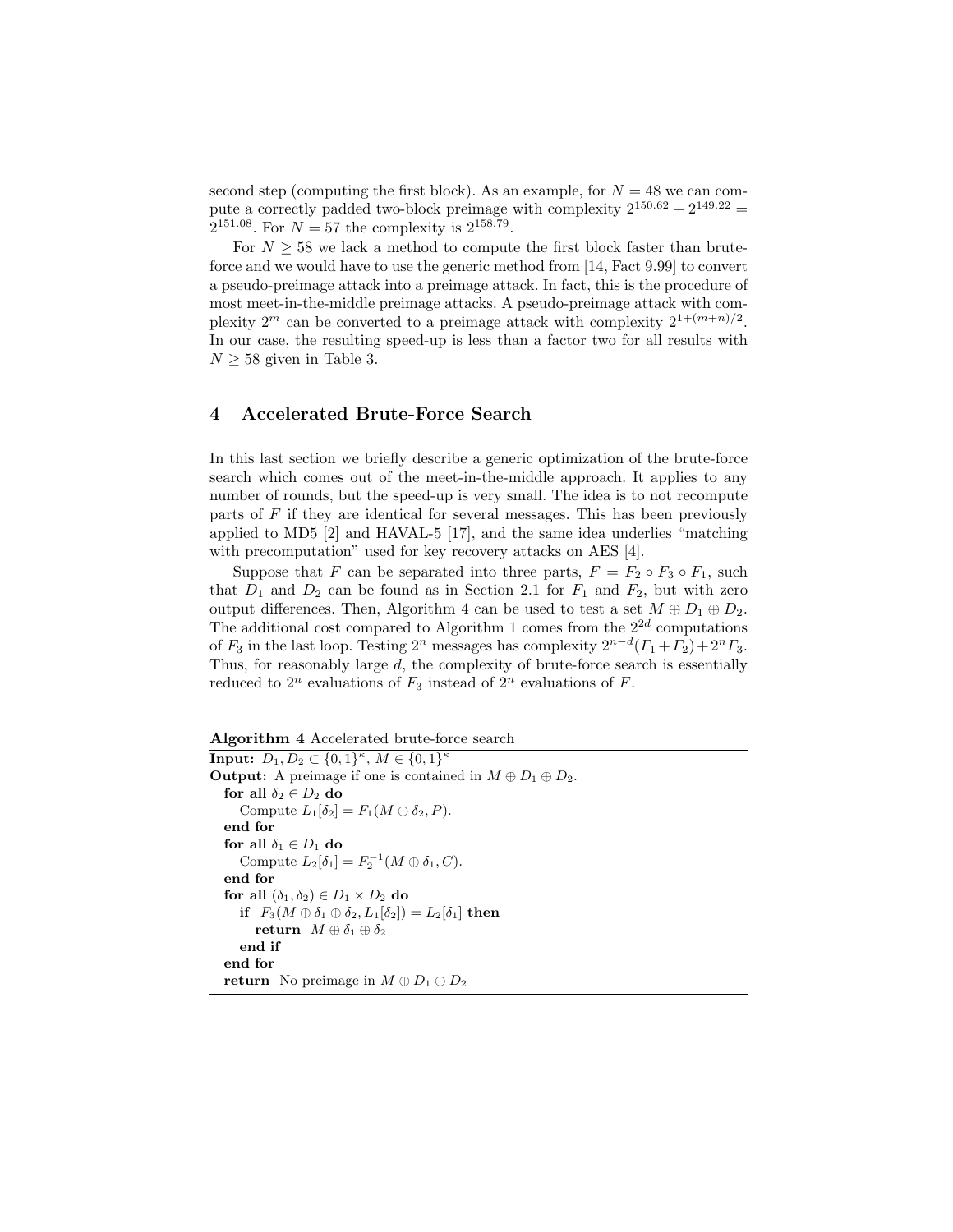Application to SHA-1. The speed-up factor is about  $N/(N-30)$  for a variant with N steps. Slight improvements are possible by using probabilistic and truncated differentials for  $F_2^{-1}$ . For the full SHA-1, a speed-up factor of about two can be obtained. Such an optimization might not be considered as an attack, but it provides a minimal benchmark for actual attacks. Figure 4 compares our results to this benchmark.

## 5 Summary and Conclusion

We proposed a differential view on the meet-in-the-middle framework originally introduced by Aoki and Sasaki. Advanced matching techniques such as partial matching, indirect partial matching, partial fixing, and probabilistic matching appear very natural from this perspective. For block cipher based hash functions in Davies-Meyer mode, the principal attack parameters are two sets of suitable related-key differentials. Tools are proposed that facilitate a systematic search for these sets.

Applied to SHA-1, our framework leads to significantly better preimage attacks up to 57 out of 80 steps. The results are illustrated in Fig. 4 and compared to the best previous attack as well as to accelerated brute-force search. The improvements essentially come from a more systematic use of probabilistic matching. It is remarkable that we do not rely on the generic conversion of pseudo-preimage attacks into preimage attacks. This allows us to obtain speedup factors that would be hard to achieve with the generic conversion.

Application of the framework to the SHA-2 family seems more complicated, namely due to the non-linear message expansion. Nevertheless, it is expected that the differential perspective on meet-in-the-middle attacks leads to improved results on other primitives as well.

Acknowledgements. We thank Christian Rechberger for interesting discussions on preimage attacks and SHA-1. This work was partially supported by the Hasler Foundation www.haslerfoundation.ch under project number 08065.

## References

- 1. Aoki, K., Guo, J., Matusiewicz, K., Sasaki, Y., Wang, L.: Preimages for Step-Reduced SHA-2. In: Matsui, M. (ed.) ASIACRYPT. Lecture Notes in Computer Science, vol. 5912, pp. 578–597. Springer (2009)
- 2. Aoki, K., Sasaki, Y.: Preimage Attacks on One-Block MD4, 63-Step MD5 and More. In: Avanzi, R.M., Keliher, L., Sica, F. (eds.) Selected Areas in Cryptography. Lecture Notes in Computer Science, vol. 5381, pp. 103–119. Springer (2008)
- 3. Aoki, K., Sasaki, Y.: Meet-in-the-Middle Preimage Attacks Against Reduced SHA-0 and SHA-1. In: Halevi, S. (ed.) CRYPTO. Lecture Notes in Computer Science, vol. 5677, pp. 70–89. Springer (2009)
- 4. Bogdanov, A., Khovratovich, D., Rechberger, C.: Biclique cryptanalysis of the full aes. In: Lee, D.H., Wang, X. (eds.) ASIACRYPT. Lecture Notes in Computer Science, vol. 7073, pp. 344–371. Springer (2011)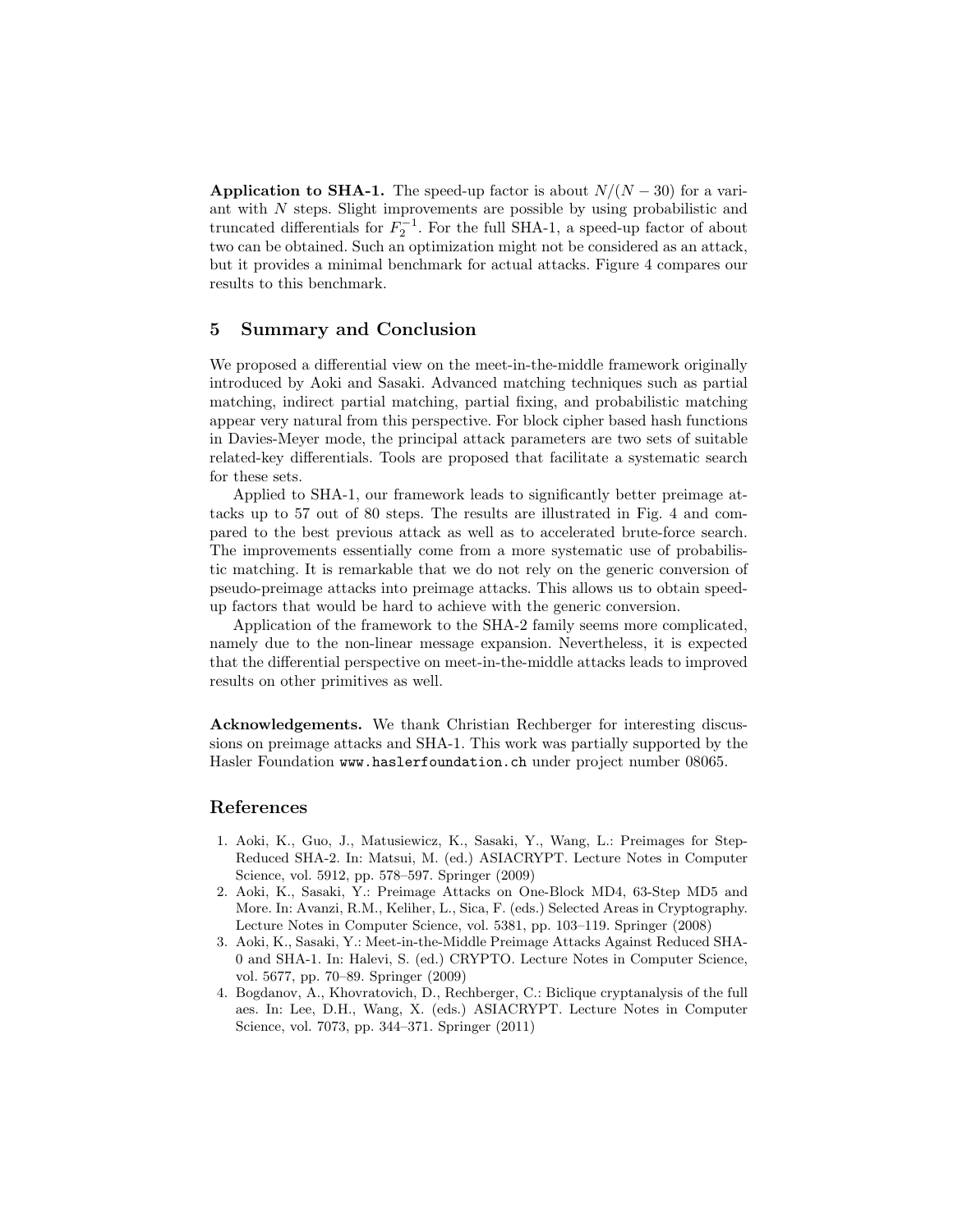

Fig. 4. Preimage attacks against reduced SHA-1: Illustration of the new results and comparison to accelerated brute-force search.

- 5. Cannière, C.D., Rechberger, C.: Preimages for Reduced SHA-0 and SHA-1. In: Wagner, D. (ed.) CRYPTO. Lecture Notes in Computer Science, vol. 5157, pp. 179–202. Springer (2008)
- 6. Chabaud, F., Joux, A.: Differential Collisions in SHA-0. In: Krawczyk, H. (ed.) CRYPTO. Lecture Notes in Computer Science, vol. 1462, pp. 56–71. Springer (1998)
- 7. Chaum, D., Evertse, J.H.: Crytanalysis of DES with a Reduced Number of Rounds: Sequences of Linear Factors in Block Ciphers. In: Williams, H.C. (ed.) CRYPTO. Lecture Notes in Computer Science, vol. 218, pp. 192–211. Springer (1985)
- 8. Diffie, W., Hellman, M.: Special Feature Exhaustive Cryptanalysis of the NBS Data Encryption Standard. Computer 10, 74–84 (1977)
- 9. Guo, J., Ling, S., Rechberger, C., Wang, H.: Advanced Meet-in-the-Middle Preimage Attacks: First Results on Full Tiger, and Improved Results on MD4 and SHA-2. In: Abe, M. (ed.) ASIACRYPT. Lecture Notes in Computer Science, vol. 6477, pp. 56–75. Springer (2010)
- 10. Khovratovich, D., Rechberger, C., Savelieva, A.: Bicliques for Preimages: Attacks on Skein-512 and the SHA-2 family. In: Canteaut, A. (ed.) FSE. Lecture Notes in Computer Science, Springer (2012)
- 11. Knudsen, L.R.: Truncated and Higher Order Differentials. In: Preneel, B. (ed.) FSE. Lecture Notes in Computer Science, vol. 1008, pp. 196–211. Springer (1994)
- 12. Leurent, G.: MD4 is Not One-Way. In: Nyberg, K. (ed.) FSE. Lecture Notes in Computer Science, vol. 5086, pp. 412–428. Springer (2008)
- 13. Mendel, F., Pramstaller, N., Rechberger, C., Kontak, M., Szmidt, J.: Cryptanalysis of the GOST Hash Function. In: Wagner, D. (ed.) CRYPTO. Lecture Notes in Computer Science, vol. 5157, pp. 162–178. Springer (2008)